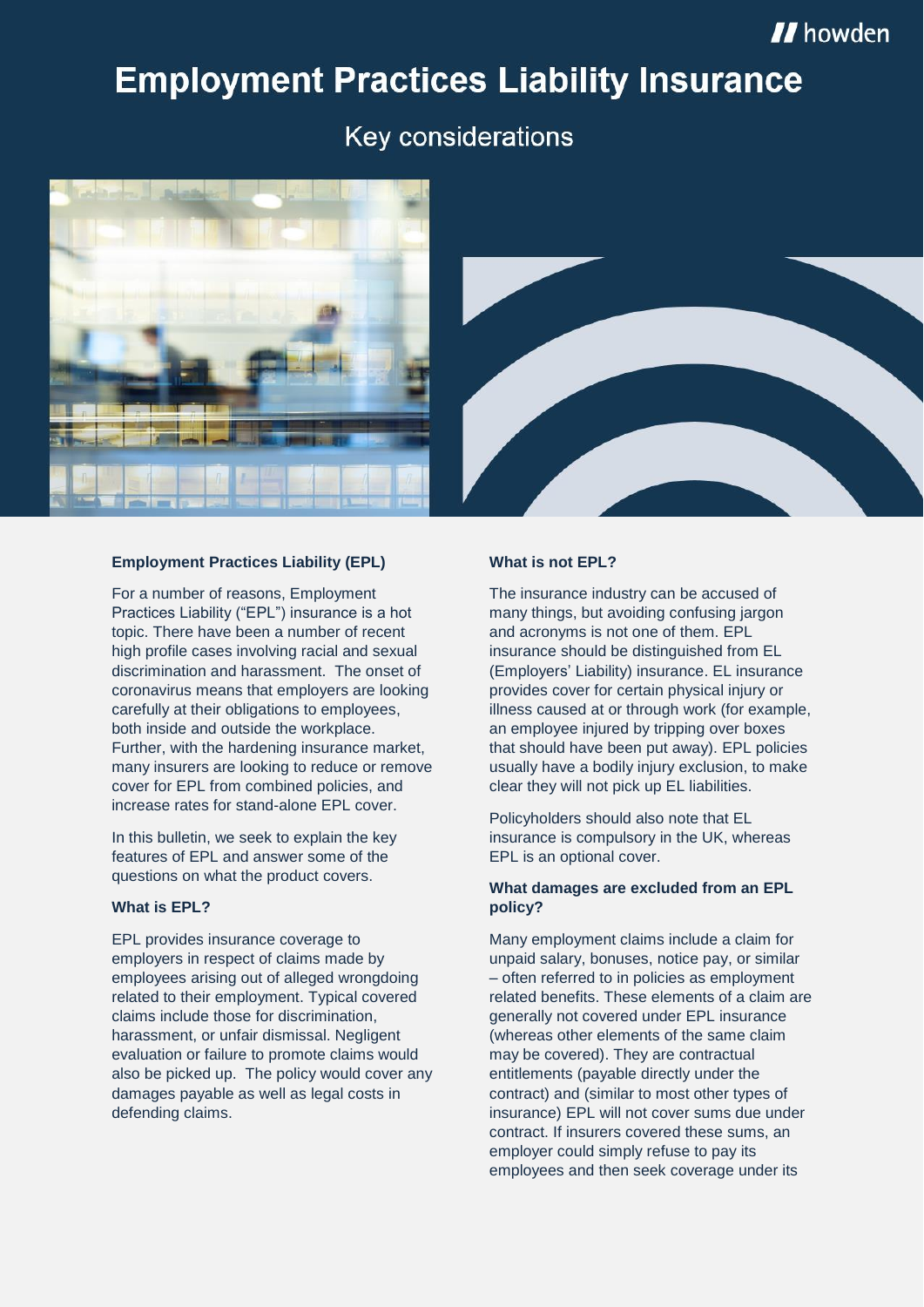

insurance when those employees claimed for money they are owed. Redundancy payments are also not covered.

Another key EPL exclusion is for wage and hours claims. These are, typically, US claims and arise from such things as misclassification of workers, non-compliance with meal/rest break requirements, failure to pay overtime, and similar. The individual claims are small but, multiplied across many workers and often over a period of years, the final damages award can be for significant seven or eight figure sums. Those figures grab headlines, and will attract the attention of anyone with US operations. However, it is crucial to keep in mind that these types of claim are excluded from EPL policies. Specialist coverage may be available, but exposure to this type of claim should not influence your decision to buy a regular EPL policy.

#### **The UK cap on employment related damages**

Even once an insured has established the sort of losses that will be covered under an EPL policy, it is worth giving some thought to the extent of potential losses. In the UK, financial caps apply to many constructive or unfair dismissal claims. At present, the cap is £16,140 for the "basic award", plus up to £88,519 for the "compensatory award". A deductible of £100,000 (or more) for EPL will, in a practical sense, remove cover for most single claims subject to the UK cap. Lower deductibles can also have a meaningful impact on potential cover. There are, however, a number of important considerations:

- 1. Certain categories of claim are exempt from the cap. These include claims for discrimination or whistleblowing. Harassment claims are also outside of the regime.
- 2. Legal costs would also be covered by the policy, which could make the overall loss much higher (if a claim is defended and then lost).
- 3. An EPL policy will likely contain an aggregation and/or Single Claim clause. The effect of that clause will mean that related claims could be subject to a single deductible. Therefore, related smaller claims could still exceed the retention.

operate. local position in countries in which you dollars, and you will need to check the US have been for many millions of other jurisdictions. EPL claims in the 4. Different considerations may apply in

#### **Settlement and confidentiality**

(e.g. Professional Indemnity). similar to any other form of liability insurance not be covered under your policy. That is insurer consent may mean a settlement will discussed with insurers. Failure to obtain under your policy. Settlement offers should be claims control/handling/co-operation clauses A fundamental issue on settlement is the

help you navigate these issues. advice, if possible). Your insurance broker can supported by sound reasoning and legal sum are covered (with a policyholder's position advance on what elements of the settlement agreement with insurers should be sought in with EPL claims. To avoid those debates, insurers are, therefore, a frequent occurrence settlement sums between policyholders and insurance policy. Debates on allocation of reference to coverage provided under an typically for a single sum, rather than by referred to above). Settlements of a claim are covered (such as employment related benefits, that are covered and others that are not claims there will be some elements of theclaim A further settlement issue is that in many EPL

to be covered. information to insurers is essential if a claim is used in practice, and notification/provision of purchasing insurance that would never be sensitive claim. There is little benefit to relevant information to insurers if faced with a whether they would be prepared to provide policyholders must give serious thought as to confidential and highly sensitive information), are in place (insurers are used to dealing with ensure relevant confidentiality arrangements Whilst we can work with you and insurers to if those allegations become widely known). allegations (in particular, reputational damage their policies, due to concerns regarding the choose not to notify or pursue claims under In certain circumstances, policyholders may considerations due to their inherent sensitivity. EPL claims may lead to additional